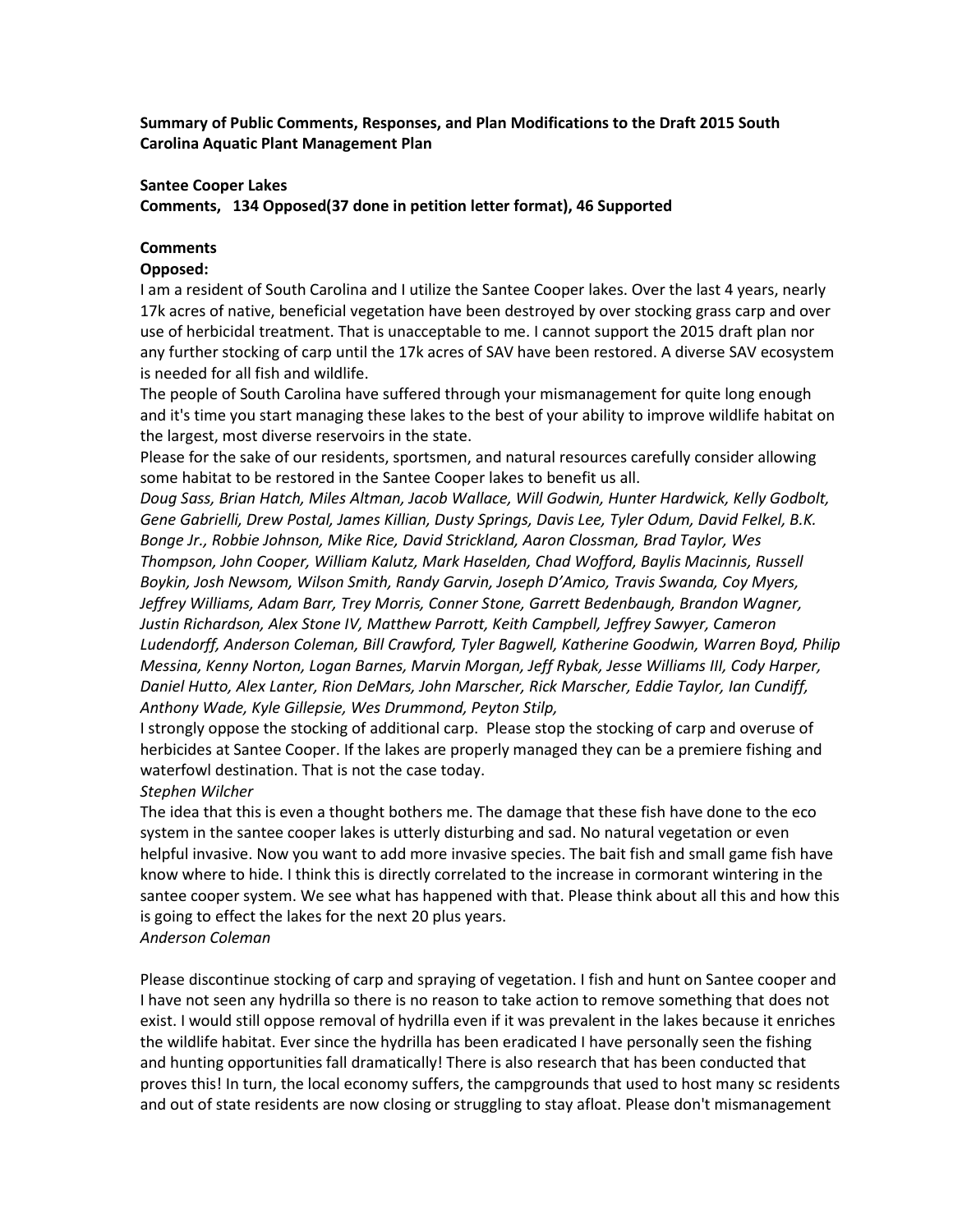this great resource we have (just like what was done at the nwr for duck and goose habitat), or we will continue to tell stories of how great these lakes used to be, not how great they ARE. *Matt*

The Santee Cooper lake system was stocked with over 700,000 grass carp from 1989 to 1996 by the SCDNR. The purpose was for the grass carp to control an aquatic weed called hydrilla that is NATIVE to the lakes. After spending millions of dollars, you proved that these fish could in fact fight off the hydrilla. The problem is that it has continuously been OVERstocked and the wildlife populations are very low because of it. Lake Marion has 13,000 acres of National Wildlife Refuge that is now being occupied by nothing other than thousands of Double Crested Cormorants. Back in the late 80s and early 90s this lake system was full of hydrilla and other natural vegetation that made its game fishing the best in the state. Since the stocking of the grass carp the population of game fish has dramatically decreased. This is because they have no vegetation to hide by or under for cover and they are being eaten by predator fish and birds like the cormorant. One of the main purposes of the refuge is to provide a safe haven for local and migratory birds. When the hydrilla existed, the lake was filled with ducks and various types of migratory birds and since the grass carp that population is next to none. As a home owner and a person that has grown up on the lake and has witnessed all the problems that came from the stocking of these grass carp, it is evident that it needs to stop. The ecosystem in its natural state is the healthiest for all kinds of wildlife. Please STOP stocking the lake with the Triploid Grass Carp.

After all the efforts of stocking the santee cooper lakes with grass carp over the years, it has done nothing but hurt the wildlife population. Continuously stocking the lakes with these fish to control a weed problem is simply not natural for the ecosystem. It has wiped out the gamefish populations as well as waterfowl.

*Drake Lowe*

You ruined the lakes with carp. What happened to your promise of aquatics?

Since you cannot eradicate hydrilla, why not get some benefit from it?

Life is not about hydro production for the majority of the people using the lakes.

Why can't you count. You have well surpassed your carp stocking goal and ruined naive and nonnative aquatics, AGAIN.

Once again you have overstocked grass carp. You can't deny it was purposeful the second time... *Phillip Lowe*

I am strongly against the stocking of any more grass carp into the Santee Cooper lake system. *Chris Bradham*

I am a resident of Manning, South Carolina and I utilize the Santee Cooper lakes for Hunting, Fishing, and Recreational purposes.

The loss of Native vegetation, especially Eel Grass, over the past 4-5 years is extremely disturbing given the proposal put forth for another 6,400 carp to be stocked in the lake systems. I am 100% opposed to this proposal and urge the APMC and Santee Cooper to reconsider.

Hydrilla is nearly non-existent in the lake system, and saying there is 100 acres of coverage is not even accurate.

The past 5 years eradication of the Eel grass that Santee Cooper even helped transplant is beyond SAD. Please take the time and truly work together to try create a healthy ecosystem in the wonderful treasure we have so grossly mis-managed when it comes to aquatic vegetation. *Alex Brammer*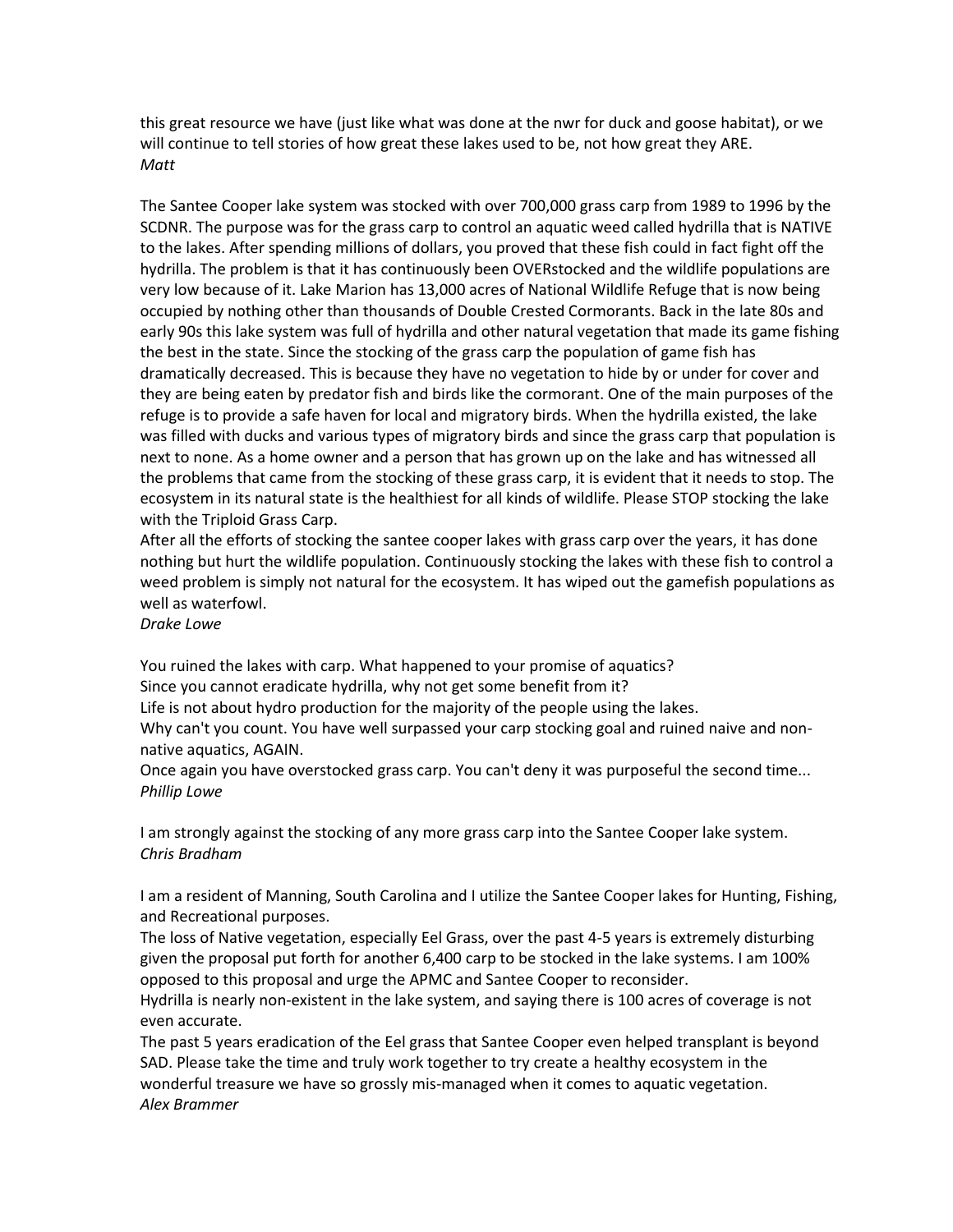Pintail Partners is a coalition of waterfowl organizations whose members use the Santee Cooper lake system for hunting, fishing and recreational boating. The Coalition is made up of Ducks Unlimited of SC, SC Waterfowl Association and Delta Waterfowl Foundation.

Pintail Partners submit the following comments to the 2015 SC Draft Aquatic Management Plan: Approximately 4000 acres of the lake system is impacted by water hyacinth. Another 4000 acres are impacted by crested floating heart; 400 acres are impacted by giant cut grass; only 100 acres are impacted by hydrilla and 100 acres impacted by other target species. (Draft plan pg. 98) These species can be controlled by many different control measures.

Selected control measures for all these species include herbicides. Grass carp as a control measure is only recommended (along with other measures) for hydrilla. (Draft Plan pg. 97). Furthermore, results from grass crap MAY NOT BE EVIDENT FOR TWO OR MORE YEARS. (Draft Plan pg. 99 emphasis in the original)

According to SCDNR there are more than 90,000 grass carp in the lake system at the current time. The long-term goal for the lake system is only 20,000 fish. (Draft Plan pg. 99). According to the Plan Santee Cooper intends to add 6400 grass carp in 2015.

We understand that SCDNR collected a limited sample of grass carp from the system that were in very poor condition, indicating limited food resources. This situation was probably due to the limited acreage of submerged aquatics in the system relative to the population of grass carp. Based upon this information, Pintail Partners recommends that additional grass carp not be stocked into the system this year and that additional analysis be done before stocking these fish into the system in the future. Pintail Partners also recommends that funds set aside for stocking grass carp be re-directed to herbicides which can be used for other nuisance species including hydrilla. Aquatic vegetation is healthy in a freshwater lake system. It provides food and cover for many fish and food for waterfowl. The lake system has never been devoid of aquatic vegetation nor should it be. Pintail Partners supports the management goal of stabilizing the system for beneficial aquatic growth and reducing nuisance vegetation such as water hyacinth and giant cut grass especially in the WMA areas and the upper Lake Marion area. However, rather than add more fish to an already overstocked system utilizing the funds saved for herbicide would be a more efficient use of resources.

## *Buford Mabry, Pintail Partners*

Since a stable and adequate coverage of submerged aquatic vegetation is necessary for a healthy freshwater ecosystem, the WFF Advisory Committee recommends a minimum of 12,000 acres of beneficial submerged aquatic vegetation be maintained in Lakes Marion and Moultrie as spawning substrate for anadromous species, nursery habitat for larval and fingerling game fish, cover for small non-game species, and as food and forage for waterfowl.

As part of such, the WFF Advisory Committee recommends the following changes to the Santee Cooper Lakes sections (Sections 29 and 30) of the 2015 Draft Aquatic Plant Management Plan: Recommendations: (1) Eliminate the 2015 planned stocking of 6,400 Triplod Grass Carp, (2) repurpose 2015 funds intended for the stocking of grass carp to control invasive plant species,

not controllable by grass carp, that remain at or above 2014 levels, and (3) work with SCDNR Wildlife and Freshwater Fisheries staff during 2015 to better quantify the population of grass carp on Lakes Marion and Moultrie including total population, overall health of the population and herbivory potential.

Reasoning: (1) Based on the 2014 Aquatic Plant Coverage survey provided by Santee Cooper the current population of grass carp is 931 fish per acre of hydrilla. This is the highest total grass carp per acre of hydrilla ever recorded on the system and this comes at a time when there is less than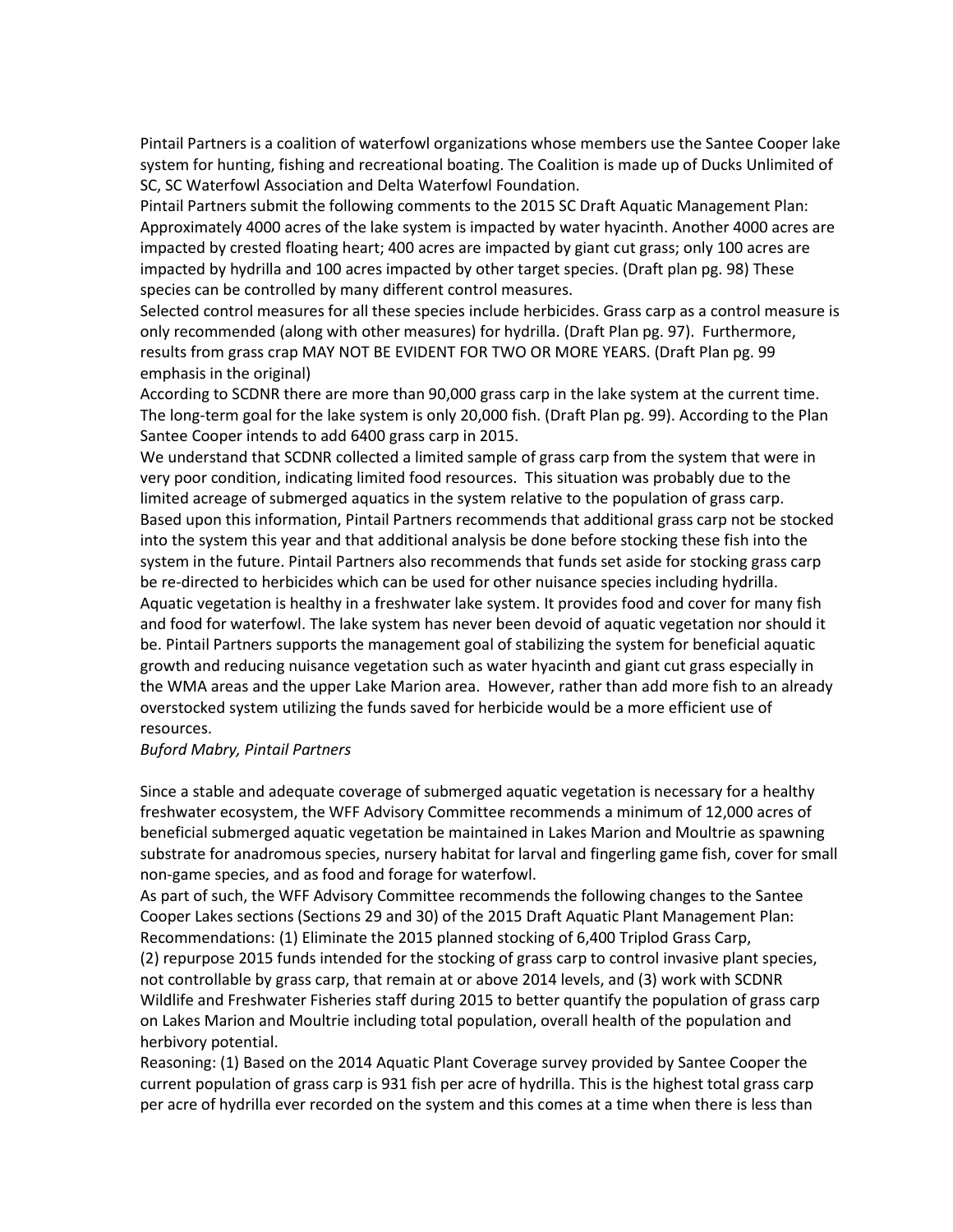700 acres of beneficial submerged vegetation remaining on the lakes. As stated in the draft plan, the bulk of the system's existing grass carp, from stockings in 2012 and 2013, approximately 90,000 fish, are still in the high consumption size range. For 2015, this existing population of grass carp will provide more than sufficient herbivory to prevent any significant regrowth of hydrilla. The WFF Advisory Committee agrees with the draft plan's goal for a stable population of 20,000 grass carp. Eliminating the 2015 stocking will provide time for a better evaluation of all available data that will indicate when stockings should resume -see Table 1. (2) With a planned \$500,000 decrease in expenditures from 2014, the savings from elimination of the 2015 stocking will provide additional funds for herbicide applications on nuisance species that remain at or above 2014 levels including hyacinth, crested floating heart, and giant cutgrass. Using these additional revenues to attack these floating leaf and emergent species will help open or keep open boating lanes used by fishermen, hunters, landowners and recreational boaters. (3) Evidence presented in February 18th Aquatic Plant Management Council meeting indicates that the lakes' current population of grass carp are in poor condition (Figure 1 and 2) and because of slower growth, may provide a longer period of high herbivory rate than expected based solely on the age classes of the population. A study including statistically significant sampling of the population will help WFF staff better determine the herbivory potential of the population and better support the Aquatic Plant Management Council in its annual decision making process.

We agree that grass carp need to be part of the long term management of hydrilla in Santee Cooper; however, we do not need to negatively impact valuable fishery and waterfowl resources or alienate our resource constituencies by prematurely adding grass carp. It appears that the current population of grass carp (>90,000) greatly exceeds the goal of 20,000, and the current acreage of beneficial aquatic weeds is significantly less than the agreed upon 10% goal. An additional stocking of grass carp at this time is not indicated.

*Michael Hutchins Chairman, Wildlife and Freshwater Fisheries Advisory Committee South Carolina*

As a resident of SC I have utilized the Santee Lake system my entire life. Over the last few years the beneficial aquatic vegitation has been destroyed by grass carp stocked by DNR and herbicide applications. I do not support the 2015 draft plan nor any further stocking of carp until the lakes return to the previous levels of vegitation.

The vegitation is important to the ecosystem of the lake and is beneficial for the fish, wildlife and waterfowl. South Carolinians are blessed with one of the most beautiful areas in the country, Congaree Swamp, Sparkleberry Swamp and the Santee Lakes. *Jim Young*

I am a small business owner of a sporting goods store. The decline in the natural underwater vegetation has affected business and fishing traffic. Stop the overstocking of the lake so the natural vegetation can come back which makes the best fish habitat. Lake Guntersville is a power generation much like Santee Cooper and is full of natural vegetation; eel grass, hydrilla, etc. *Jeff Fralick*

I am strongly opposed to the stocking of additional triploid carp in the Lake Marion or Lake Moultrie. Please allow the native vegetation to return to the lake. The eel grass that began to grow has vanished from the lake. Thank you for your consideration on this matter. *Thomas A. "Bubba" Johnston III*

I am opposed to release of grass carp on santee cooper lakes. I live on , hunt and fish these lakes on do not agree with grass carp being released. The grass carp destroy native vegitation .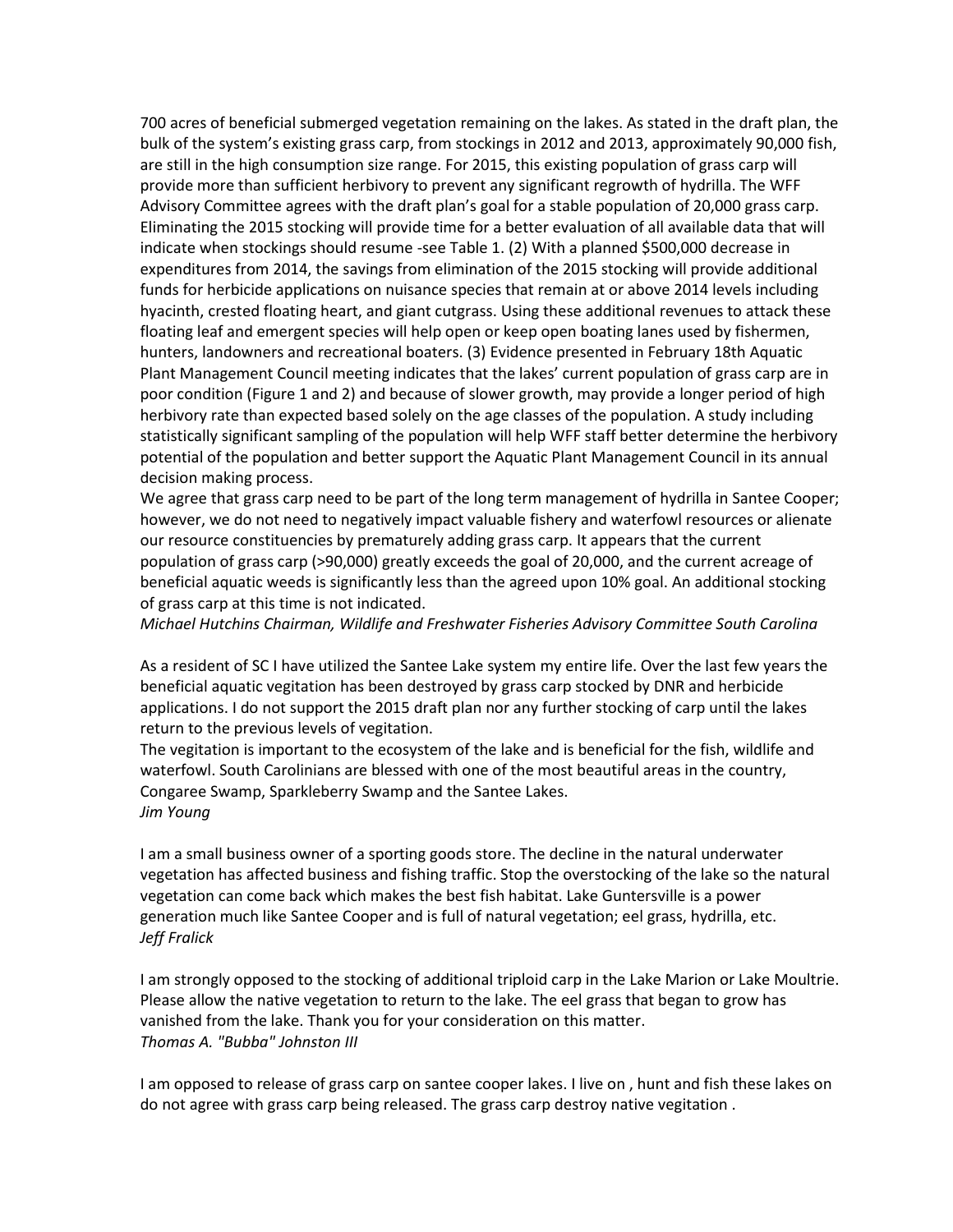## *Rusty Bair*

Why did you kill it all with herbicides after paying good money to plant it all over the lake? Two years ago it was abundant and the lake looked very well from a vegetation stand point. Now it's a desert again and the lake looks terrible. *Bunn Tyson*

My name is Jimmy Lee I grew up in Manning, South Carolina. Attended Clemson university, graduated from Southern Illinois with a wildlife management degree. The mismanagement of one of the finest fresh water lake system in this country is a disgrace. The addition of more trifold grass carp is not only devastating for the fisheries it is also removing any beneficial aquatics for wintering waterfowl. Bad management practices are not fixed by poor management. *Jimmy Lee*

## PLEASE STOP LETTING YANKEES & THE ALMIGHTY DOLLAR RUIN WHAT HAS BEEN A TRADITION ON THESE FINE LAKES FOR MANY, MANY YEARS. *Conner Stone*

I mainly spend my time on Marion, from the Diversion Canal to Stumphole Woods. As an avid sportsman I enjoy the coves, and flats that most people avoid.

Unfortunately over the last few years I have noticed a huge decline in the vegetation, as well as the wildlife using these out of the way places.

As I understand, nearly 17k acres of native, beneficial vegetation have been destroyed by over stocking grass carp and over use of herbicidal treatment.

That is unacceptable to me. I do NOT support the 2015 draft plan nor any further stocking of carp until the 17k acres of SAV have been restored.

A diverse SAV ecosystem is needed for all fish and wildlife.

Thank you for taking the time to read my comment.

I hope the opinion of the state's sportsmen will be taken into consideration before we lose anymore habitat.

#### *Chris Billings*

I am writing this email to voice my opposition to additional grass carp, and herbicides being sprayed in the Santee river system.

Year after year, the entire area is turned into a mudhole by aggressive herbicide use, and over stocking of the triploid carp. This leaves no shelter for fingerlings, and no forage for migratory waterfowl.

In just the most recent years, legislators have introduced cormorant depredation seasons to help reduce the pressure on our fisheries, and other legislators introduce restrictions on an introduced species of catfish who is designed to flourish in any water system. Our fisheries department also continues to stock striped bass, as well as other "native" fish.

We need to stop the scorched earth policy on aquatics management. The results are of course, decreased levels of hydrilla, but increased legislation to correct the effects of having the world's largest mudhole.

*Justin Stroud*

I am a life time resident of South Carolina. I have used the Santee Lakes for recreation for over 30 years, hunting and fishing.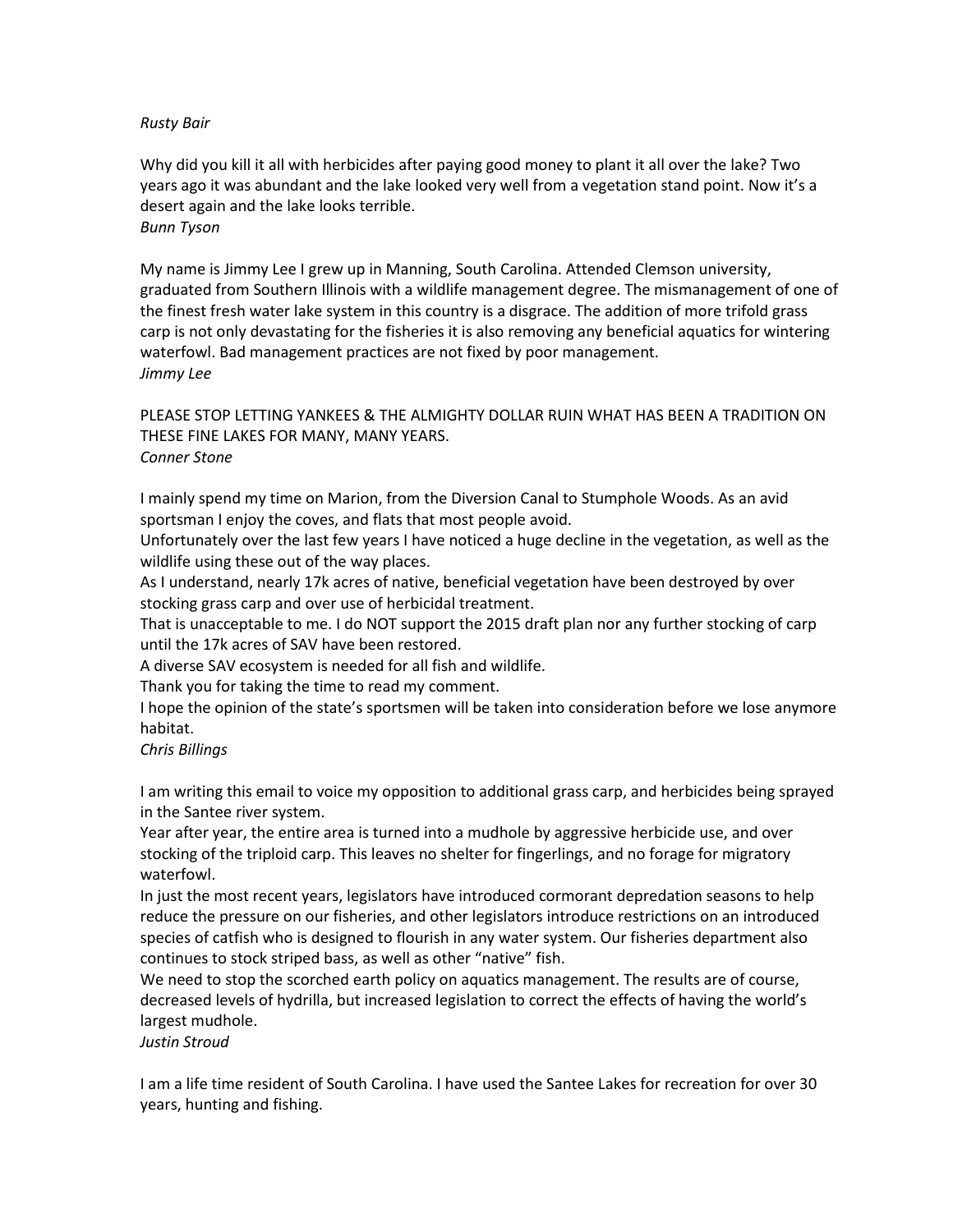The use of carp and spraying to control vegetation has been detrimental to the ecosystem of the lakes.

I understand the home owners around the lake want to keep their docks weed free. If so, they need to deal with their area.

I also understand the utility has had issues with weeds in the intakes. This is a simple issue to control. Why destroy a wonderful system!!!

Why can't the back ponds and the out of the way areas be left to nature.

Please, NO MORE GRASS CARP AND VERY LIMITED SPRAYING!!!!

```
Mitchell Frye
```
I am a native of South Carolina and have lived near Santee Cooper Lakes all of my life. From my point of view, as an avid outdoorsman, the lakes are in the worst shape I have seen in many years. The overstocking of grass carp and herbicides used have destroyed native vegetation all over the lakes. The plan to control invasive weeds has devastated beneficial vegetation. There has to be a balance to improve wildlife habitat and meet the needs that support Santee Cooper's operations. The 2015 draft plan, along with any further restocking of carp, needs to be abandoned and create a plan that will allow the recovery of our lake's natural vegetation. *Jeff Bilton* 

I have used the Santee Cooper lake system for 30 years. The fact that the majority of the native vegetation has been, and continues to be destroyed is very disturbing to me. I in no way support adding ANY carp to the lakes until some of the native vegetation is restored, and the utilization of the lakes returns to what it once was. I believe the knowledge and resources are in place to manage this system much more effectively than it is currently being managed. *Chris Price*

Please stop and let the native grass come back!!!!! *Frank Holloway*

I use the lakes and know the effect the carp have had on native vegetation. I do not support the stocking of carp or the broad spectrum aquatic vegetation spraying. This has been a train wreck from the start. Please do not stock or spray. *Clent Harlin*

I do not support the stocking of grass carp in the Santee Cooper Lake system. (or Lake Murray, if that is part of the management plan too). *Paul Taylor*

As a life long resident of clarendon county and a steward of our Santee Cooper lake system, I do not support the stocking of grass carp. I feel that near future stockings as well as herbicide applications will be detrimental to our native vegetation. Thank you for your consecration. *Parker Coulliette*

I utilize the santee cooper lakes. There is NO HYDRILLA in the lakes right now absolutely DO NOT stock any damn carp on the lake. *Kenan Sakarcan*

I am a hunter, fisherman, and a resident of Santee, SC who regularly uses Marion and Moultrie.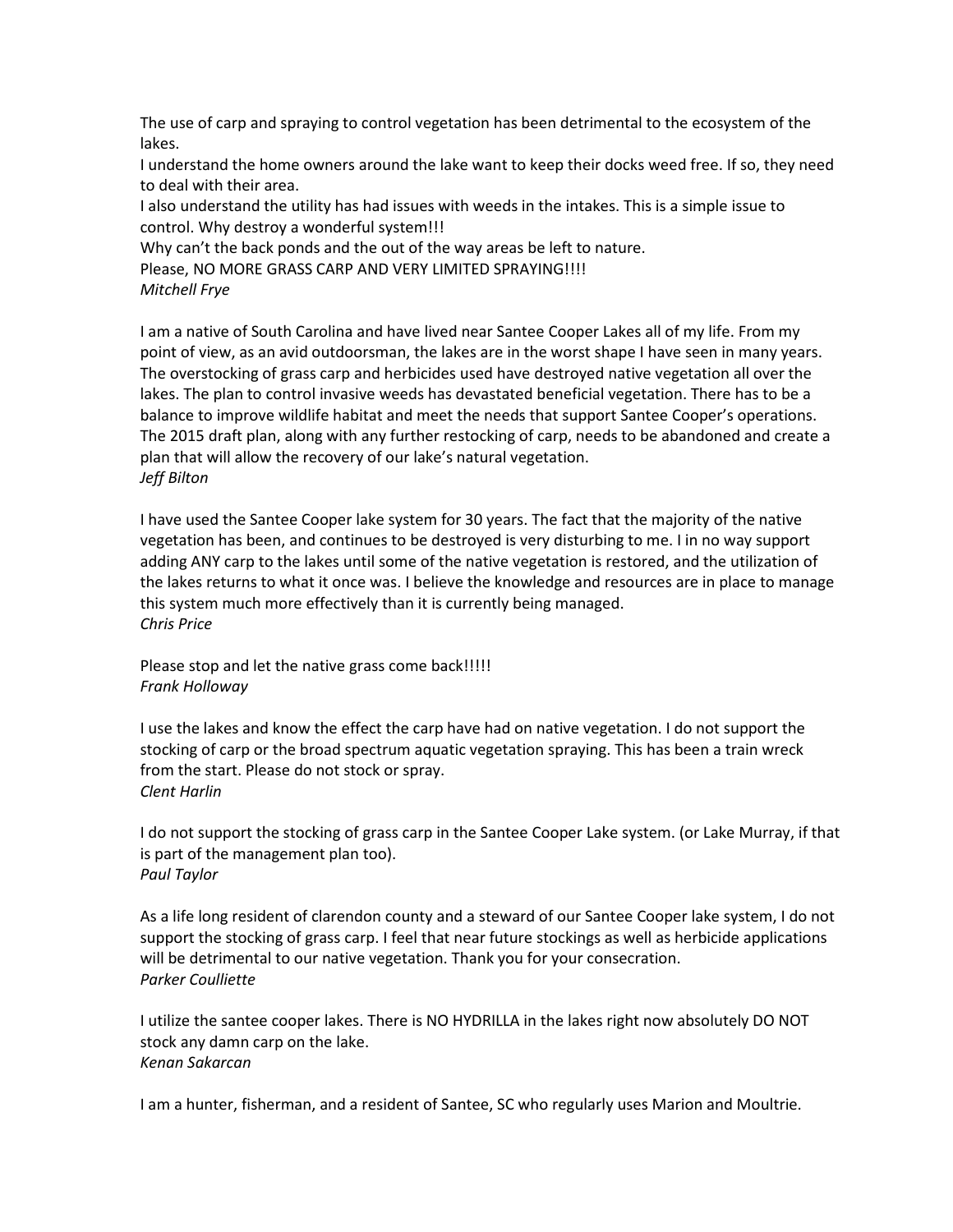Over the last 5 years I've educated myself and become involved in aquatic vegetation management on the S-C lakes.

I've attended APMC meetings and know the lakes better than anyone that sits on the council with the exception of Larry McCord.

I can say with utmost certainty that the S-C lakes are poorly and inadequately managed. The hardnosed, all or nothing stance against hydrilla has caused fish and wildlife, and in turn, local economies in the tri -county area to suffer for nearly 15 years.

The people of South Carolina are tired of having what could be the top fishing reserovoirs in the southeast, be mediocre at best.

How long do we have to continue to sit back and watch as thousands upon thousands of fish consume all SAV in the system.

From 2011 to 2014 nearly 17k acres of native beneficial vegetation was erradicated by overuse of herbicides and overstocking of grass carp. I'm educated enough that the "wind and wave" and the "high water and turbidity" arguements don't cut it for me. There are areas of Marion and Moultrie that hosted vallisneria that NEVER see effects from any of the aforementioned factors, yet the vegetation is gone. If that were to happen in the Chesapeake Bay, or the marshes of LA, it would make the front page of the papers.

I cannot support the 2015 APMC plan of any additional carp stockings and urge the council to abolish the carp stocking program entirely. it does not work. Triploid carp have proven they will eat any and all SAV in the system, and clearly the APMC cannot manage the numbers correctly. Site spray herbicidal treatments for hydrilla, CFH, and hyacinth.

Santee Cooper and SCDNR are bound by an agreement, signed by John Frampton to maintain 17k acres of beneficial vegetation, and have failed to do so time and again. I hope to see a turn around for the S-C lakes in the future. Because I know what they can be, if those in charge, take a stance for fish and wildlife.

# *Clark McCrary*

This plan is still unacceptable. Truthfully, any plan that includes ANY introduction of more grass carp to our SC waterways is UNACCEPTABLE. We've tried carp. Lets hold off for 5yrs or so and see what happens. The blanket herbicide treatment and grass carp introduction has destroyed SC's once unrivaled SAV diversity in the Santee system. Now, we have invasives that the grass carp won't touch and nearly none of the natives. This plan needs to be scrapped. Period. *Matt Motes* 

The undersigned are concerned about the lack of aquatic vegetation helpful to wildlife in the Santee Cooper Lakes.

The aquatic management plans call for 16,000 acres of aquatic vegetation in Lake Marion and Lake Moultrie for a balanced ecosystem. According to the latest data there are only 2750 acres. It appears overstocked grass carp have once again destroyed aquatic vegetation important to migratory waterfowl and the fisheries.

An unbalanced plan negatively affects the hunting and fishing economy of the five counties around the lake. We believe the management plan should consider the wildlife value of a plant regardless of its origin.

Water hyacinth and crested heart are two invasive plant species taking over our shallow areas that do not provide much value for wildlife. Grass carp do not eat these plant species. These plants are serious threats to the access of our lakes and require herbicides to manage.

Please consider redirecting the funds from grass carp to herbicides and attack the most prevalent noxious weeds that offer little food or habitat for wildlife.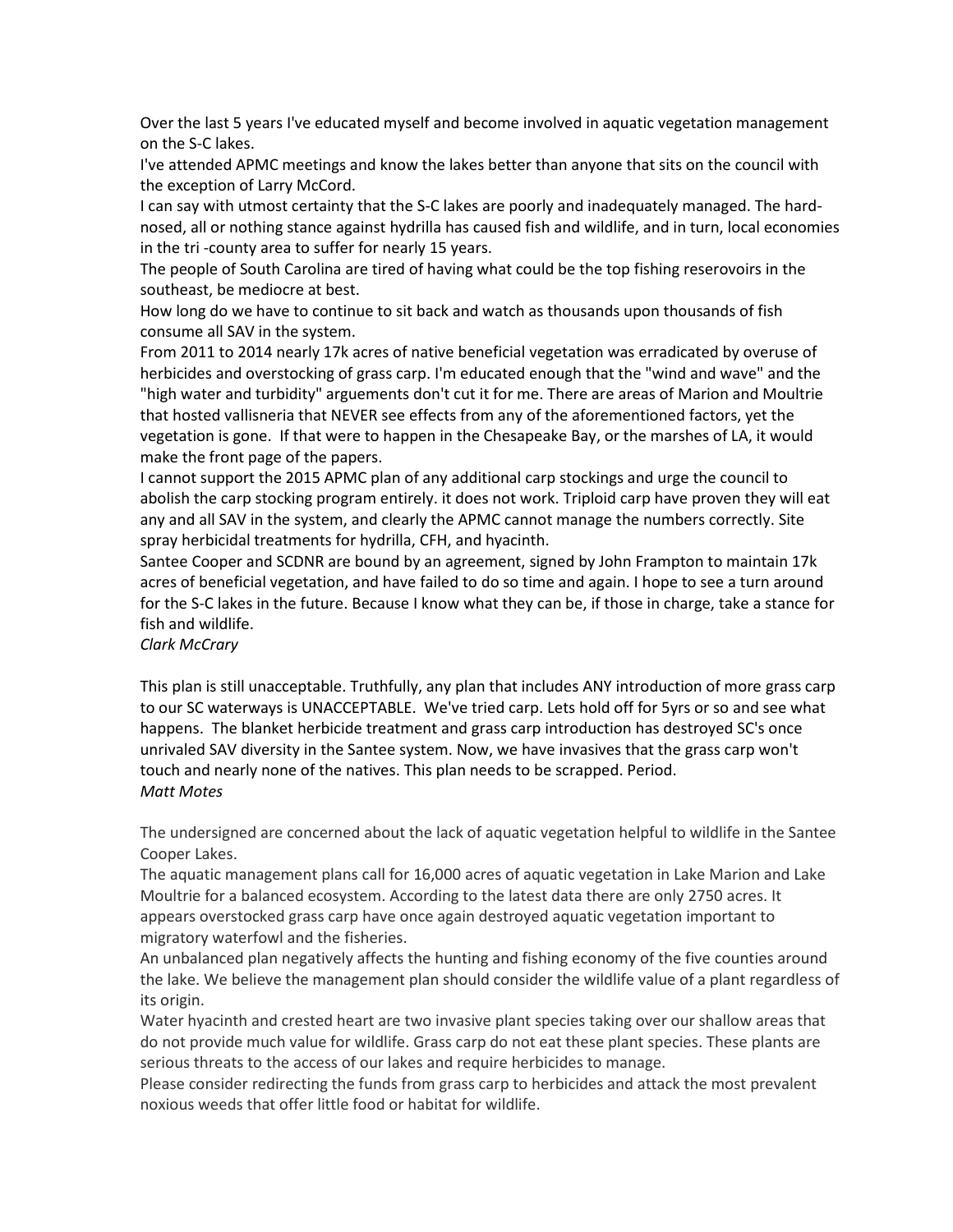Thank you for your attention to this matter. Please advise me of the Council's decision. *National Assembly of Sportsmen's Caucuses, South Carolina, Phillip Lowe + 37 others*

#### **Supported:**

I live on Lake Marion East and support all of your efforts to keep our lake in balance. I certainly support the stocking of sterile grass carp to keep hydrilla from overtaking our lake. Also appreciated is your effort to control the crested floating heart. I have spent many days in my paddle boat trying to dig it out of our area. I couldn't make a dent in it. *Kris Blesie*

I am in favor of the 2015 Aquatic Plant Management Plan which includes the maintenance stocking of sterile carp which hopefully will keep hydrilla from over-growing and choking off marinas, businesses and homeowners property along the shores of Lake Marion. It would be a huge economic disaster for our lake system if hydrilla is allowed a resurgence. *Ann Kelley*

Please continue to support and provide resources to control invasive weeds in the Lake Marion System. My husband and I use the lake for boating and fishing, both are difficult to do when areas are choked out by hydrilla and crested floating heart. I ask that you continue to evaluate the needs of our lake and not merely extrapolate data gathered from other lake systems. And while I have your attention, please develop a plan to regulate the speed and age of use for jet skis. Thanks for all that you do to keep the lake safe and accessible!! *Wanda Johnson*

I am in favor of the Aquatic Plant Management Plan for 2015. *Jeanette Gilmetti* 

As property owners on Church Branch impoundment we encourage the continuation of the plant control program. Over the past five years great progress has been made in weed control in the Church Branch impoundment. 2014 was the most enjoyable year that we have had at our property in the last 10 years due to the efforts of Chip Davis and his department. *Alan R. Hubbard, E.B. Hubbard Jr*.

I support the plan. *Key Thrasher* 

I support the DNR plan to control the invasive weeds Hydrilla, Alligatorweed, Fanwort, Water willow, Water hyacinth, Slender naiad, Water primrose, Giant cutgrass, Coontail, Filamentous algae (Lyngbya), Slender pondweed, Crested floating heart, Fragrant waterlily, Watermilfoil on Lake Marion and Lake Moultrie. I support the plan to control these and all other invasive species on all waterways and lakes throughout South Carolina. *Dianne Munkittrick* 

To whom it my concern, Taw caw hatchery is being choked off by weeds. I have lived at the far upper end for 16 years. When we moved here I was able to park my boat at waters edge. seance that time we have lost about ten acres to weeds. Please take this matter into consideration when you set forth the weed control process. *Anthony Cholewa*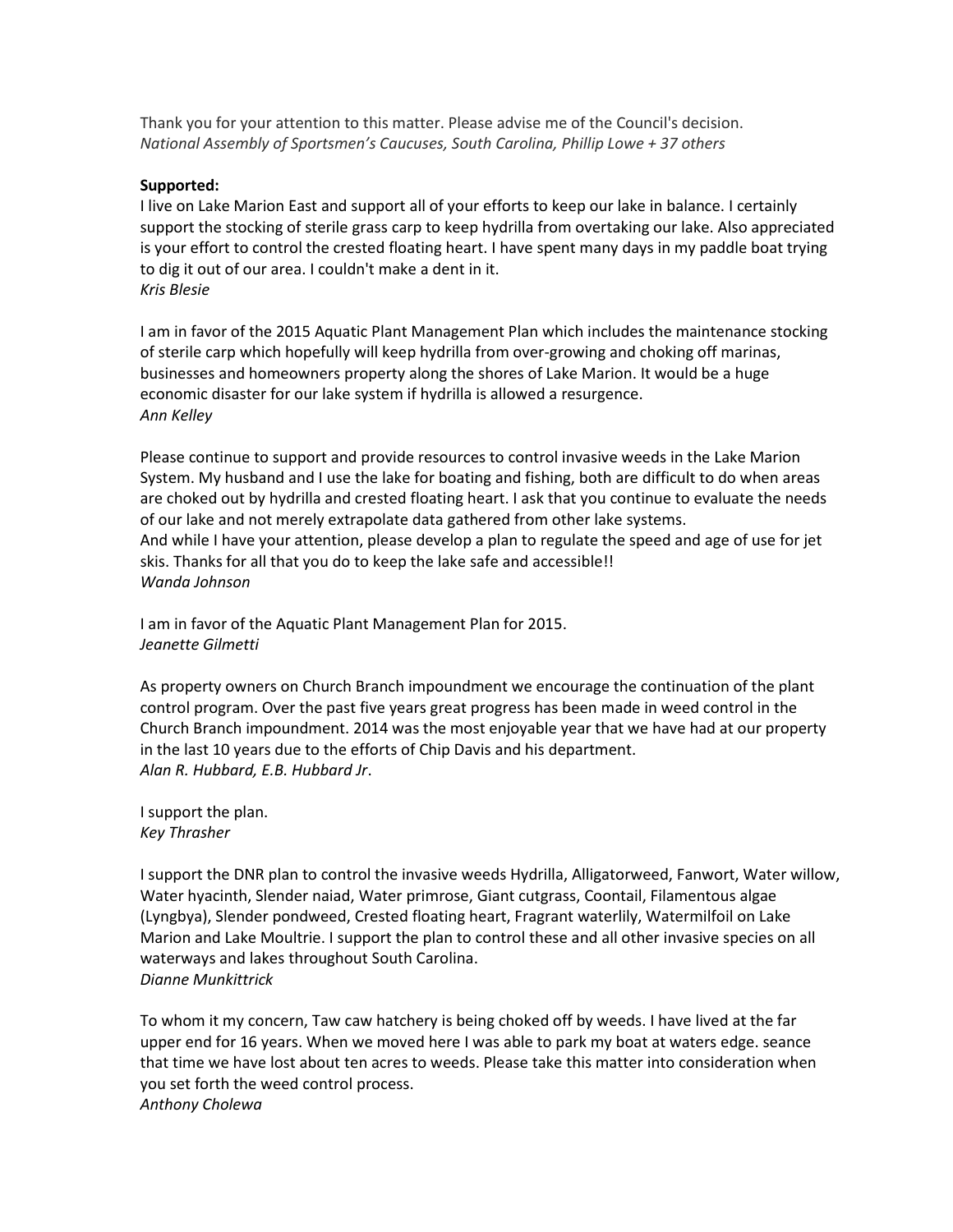As a resident of Lake Marion, I am definitely in favor of the plan to stock sterile carp to combat the spread of invasive weeds. We cannot afford to allow these non-native invasive plants to choke the life out of our lake system. And they will if allowed. *Jerry Hatcher* 

Please do not let invasive weeds back into the areas where people live on the lake. It is truly a nuisance to our area for water activities like swimming, skiing and it bogs down the motor on our pontoon and also the jetski sucks up the plant and shuts it down. If the fishermen want this for fishing, please keep it in a secured area. *Marlene Hinds*

Dear Sirs: I have read the Procedural Plan and the Annual Management Plan for my area (Lake Marion) and as a homeowner with lakefront access through the use of marginal lease property in a small cove I am very concerned with the spread of invasive weeds which could impact the ingress and egress to my property by boat. I have witnessed the application of chemicals in my cove in the past and noted the effectiveness of the treatment. I am fully in favor of the implementation of the Plan for chemical treatment and introduction of additional sterile grass carp to combat the further spread of these noxious weeds. I thank you for your work on this much needed endeavor and appreciate the solicitation of comments from the public. *Allen Mark Knechtel*

please continue to treat weeds in lake marion.when treatment is not done on an regular basis the weeds get unbearable. *M. Evans*

I am a homeowner on lake Marion and want to continue the spraying and placing sterile carp in the lake

*Edward Padgett*

I support your efforts in controlling the invasive weeds in Lake Marion. Please let us know how we can help support these efforts. *Stacey Pigate*

I support SC DNR efforts to control weeds in Lake Marion! *Frankie Mcelveen*

My husband and I own a home on Taw Caw Creek on Lake Marion in Summerton S.C. The invasive weeds are continually a growing and huge problem. Spraying the weeds definitely help and we support this practice 100%! Without spraying, Taw Caw Creek would become an abundant home for several species of the invasive weeds that would take over and ruin the "Lake Life" as we know it. This would affect homeowners, tourism and also revenue for the State if Lake Marion is no longer a recreation or fishing tournament destination. *Roger Edwards, Christine Edwards* 

I support your effort to control invasive weeds in your lakes *gudplant@yahoo.com*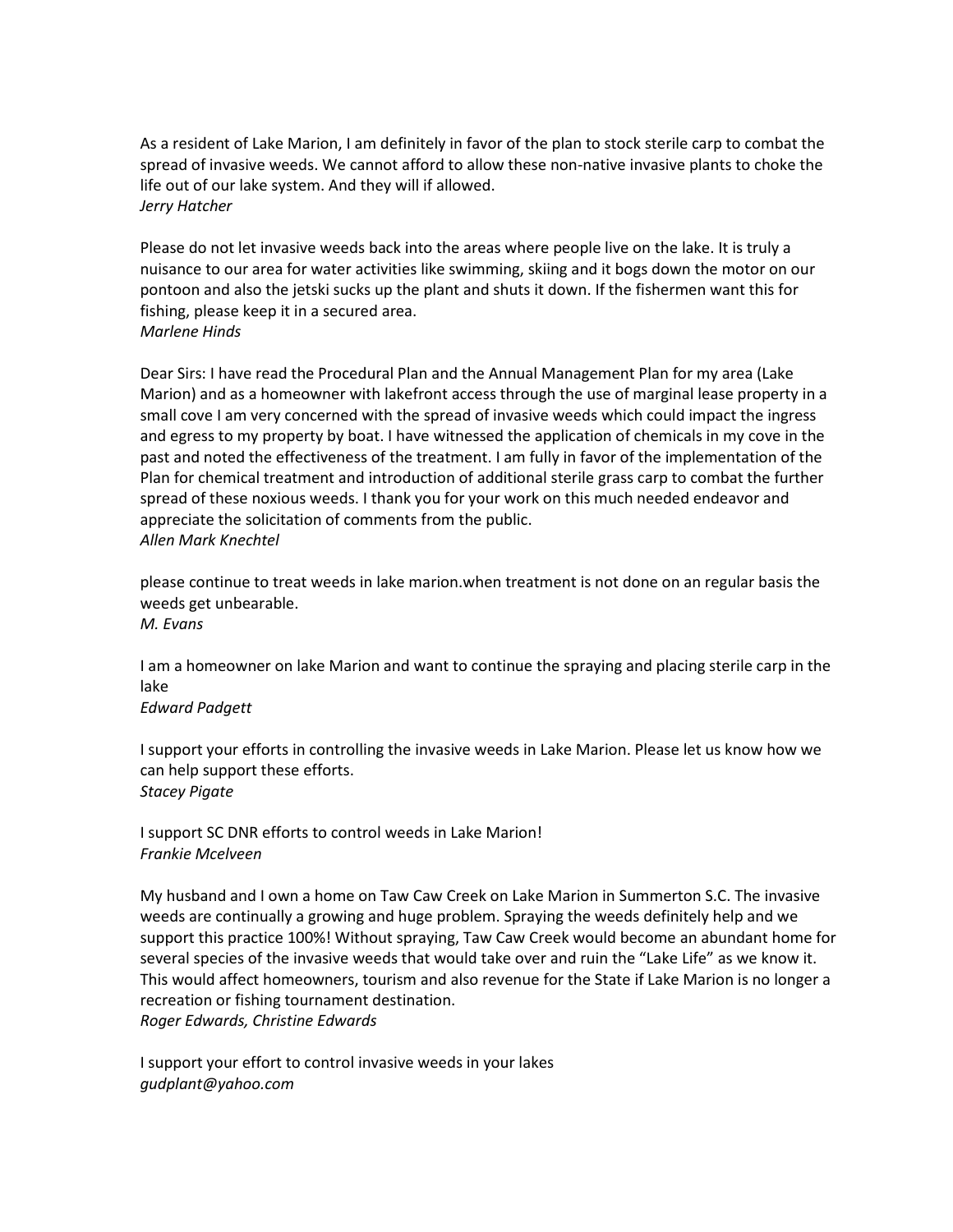A hard-nosed stance against hydrilla has proven to be the only way to deal with an invasive plant species that has such a capacity for prolific growth. Hydrilla can thrive in water depths exceeding 20 feet which makes it nearly impossible and extremely costly to control with herbicides in large open lake areas with a lot of water movement. Grass carp are the only effective control measure and this has been proven in countless cases from numbers of lakes across the southern United States. If uncontrolled, hydrilla acreage will progressively expand to crowd out all native submersed and emergent vegetation. High growth rate and low sunlight requirements allow hydrilla to use existing stands of native submersed aquatic vegetation (SAV) as substrate to take hold and establish its own stands. Just a few hydrilla fragments, once infiltrated inside beds of desirable plants can rapidly overwhelm and completely shade them out within a single growing season. Such an aggressive competitor cannot be effectively managed to a predetermined acreage. Additionally, hydrilla stands will fill the entire water column and literally eliminate dissolved oxygen making large areas of water inhabitable by fish and other aquatic life forms.

Santee Cooper and SCDNR have an agreement to manage the lakes to maintain a minimum 10% level of cover by native vegetation (or approximately 16,000 acres) within the Santee Cooper Lake system. This is only possible by keeping invasive plants to a minimum. Hydrilla, crested floating heart, and water hyacinth are the largest threats to the lakes not just because of the funds necessary for their control but for the native aquatic plants they displace.

In 1999, the APMC decided on a plan to carry out regular stockings of grass carp in order to maintain a stable population of fish representing multiple age classes thus less susceptible to the high natural mortality commonly seen in an aging population. This helps insure that hydrilla will always have control measures in place against it rebounding. Low acreage of aquatic vegetation in the late 1990's and early 2000's prompted council members to discontinue such maintenance level triploid grass carp stockings from 1997 until 2007. During this 10 year period, the estimated grass carp population declined to 5,600 fish system wide. By 2007, regrowth of hydrilla was being observed and continued to increase each year. Between 2007 and 2010 40,120 triploid grass carp were stocked during which time hydrilla acreage grew to 1249 acres.

Hydrilla continued to spread, making it necessary to increase the grass carp population to 20,000 fish (now considered to be the minimum standing stock of grass carp needed to maintain a lake system of this size which equates to a stocking density of 1 fish/8 acres) in 2010 and then to a control level of 30,000 in 2011. During 2011 hydrilla increased to 3,244 acres which led to approval of a 109,000 fish stocking in 2012. In 2012, hydrilla more than doubled to 7,179 acres and the decision was made to stock an additional 114,000 grass carp in 2013. In 2013, hydrilla declined to 1,046 acres then further to 100 acres in 2014. . No grass carp were added in 2014 and the present plan calls for a maintenance/ year - class stocking of 6,400 in 2015.

Clearly grass carp played a major role in this reduction but it is remiss to disregard other contributing factors. Lake levels from 2012 to present have remained well above the 15 -year average levels, especially during the heart of the growing season (April through October). Conditions of low light penetration will permit grass carp to graze down hydrilla in less time than would be possible in more optimal growing conditions, i.e., clear water. High water levels in combination with increased turbidity due to elevated incoming flows have a significant impact on the growth of all SAV especially eel grass (vallisneria) which requires a high level of light transmittance to grow even in shallow water. In the annual cycle of eel grass, long blades of mature plants may grow to several feet long before flowering in late summer. In late fall, storms will break off the grass blades near the bottom along with seed pods and these will be seen washed up in windrows in shallow waters on the lake shores where new beds of young eel grass often begin. Only a short stubble of eel grass remains through the winter and will stay that way until conditions of temperature and sunlight penetration are suitable for regrowth. If light penetration to the bottom is limited, growth can be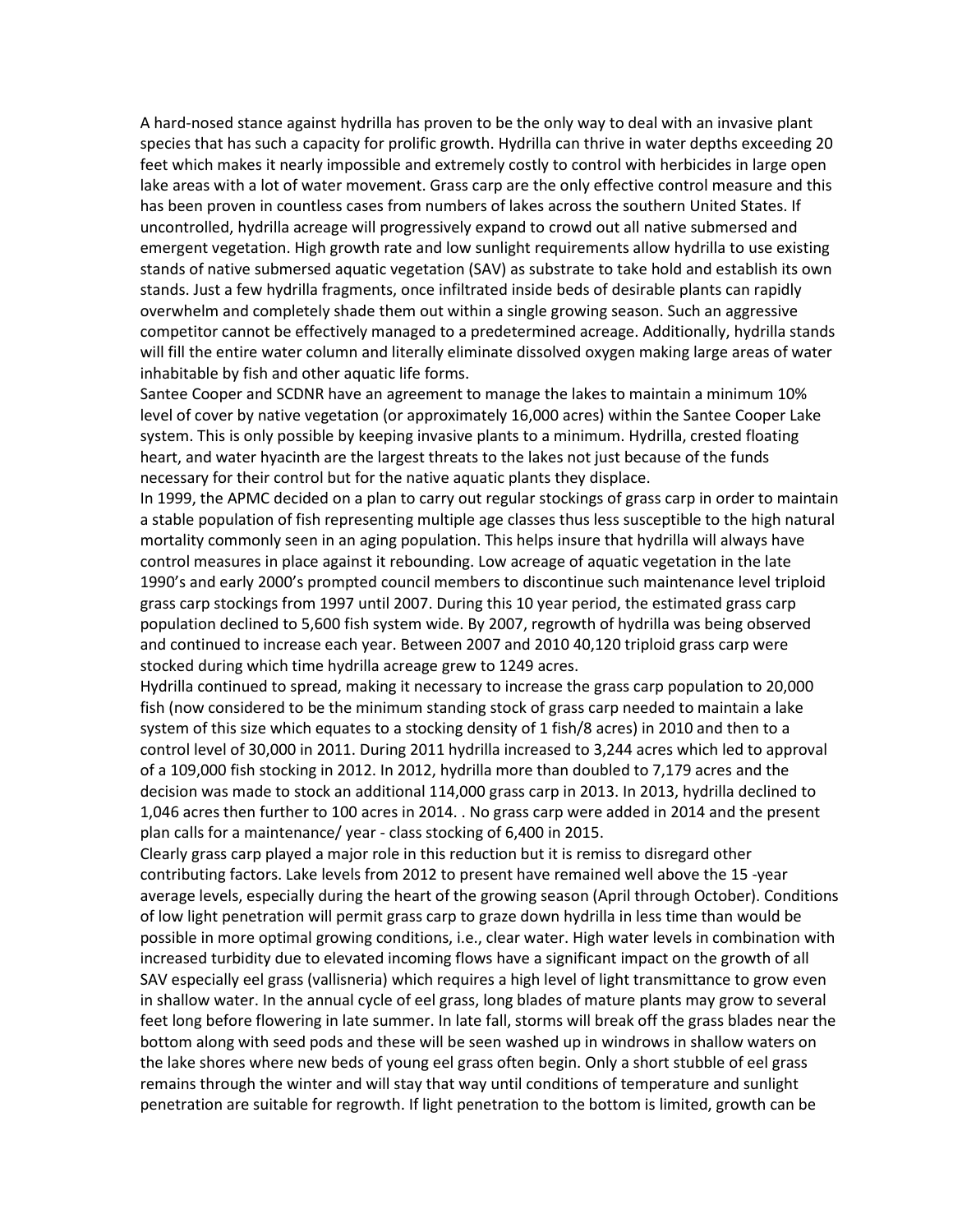reduced, delayed or eliminated. Similarly, stands of other SAV species will wane during the winter months and regrowth is largely dependent on available light in the spring.

As acreage of topped-out hydrilla is reduced, it becomes increasingly more difficult to positively locate on the lake bottom. Santee Cooper uses a combination of sonar scanning with confirmation by weed rake throws to locate and estimate SAV acreages. Hydrilla and other SAV are still found in the same principal locations which previously held substantial growth and while not visible on sonar can be collected by repeated rake throws. Locations are mapped and resurveyed each year to estimate individual plant acreages. Consistency dictates that the same method and classification system be used to quantify acreage from one year to the next. For this reason, only areas of continuous coverage as verified by sampling gears are included in acreage results reported. When more typical water quality returns, control measures need to be in place to prevent a rapid regrowth of hydrilla. At the present stage in this grass carp program we need to assure that the population will remain effective by continuing annual maintenance stockings which will keep the grass carp numbers from ever falling below 20,000 again. The past has already shown us what we can expect by postponing this action. *John Morrison*

We have a weed problem in our cove and the DNR Aquatic Management has done a good job of helping us. We get weeds every year and they come in and spray.

It is much appreciated.

These weeds grow all in the water and started going on our boat lift and getting very thick. We also had some type of lily pad looking thing in here and they came and sprayed and got rid of them. What we would like to know is how we can get rid of the small trees that are growing at the edge of the water and by our boat lift? We would love to have a clear view of the lake with no weeds and small trees like other's in our cove.

We Thank You! *Charmin A. Atkinson* 

I want to add my support for your program to control ALL invasive plants and weeds in lakes Marion and Moultrie, as well as surrounding waters. Thank you for all you do for our waters. *Paul Lowrance*

I am in support of your efforts to continue to control invasive weeds in Lake Marion and Lake Moultrie.

*Jeanee Outen*

As a full time resident in the Potato Creek area of Lake Marion, I am in favor of the continuing efforts of Santee Cooper to control all of the invasive weed growth, both presently and in the future. *Michael Outen* 

As the director of this commission since 1985, I remember vividly the negative impact hydrilla had on tourism, fishing, recreation and living on the lakes in Santee Cooper Country. Marinas and campgrounds lost business because they were not accessible from the water, visitors could not use ramps to get to the big water, fish from docks or swim because the lake in front of their property was covered with this non-native, aggressive, invasive plant. Lakefront property owners were also landlocked and could not enjoy the beautiful waters that they lived on, which hurt their property value.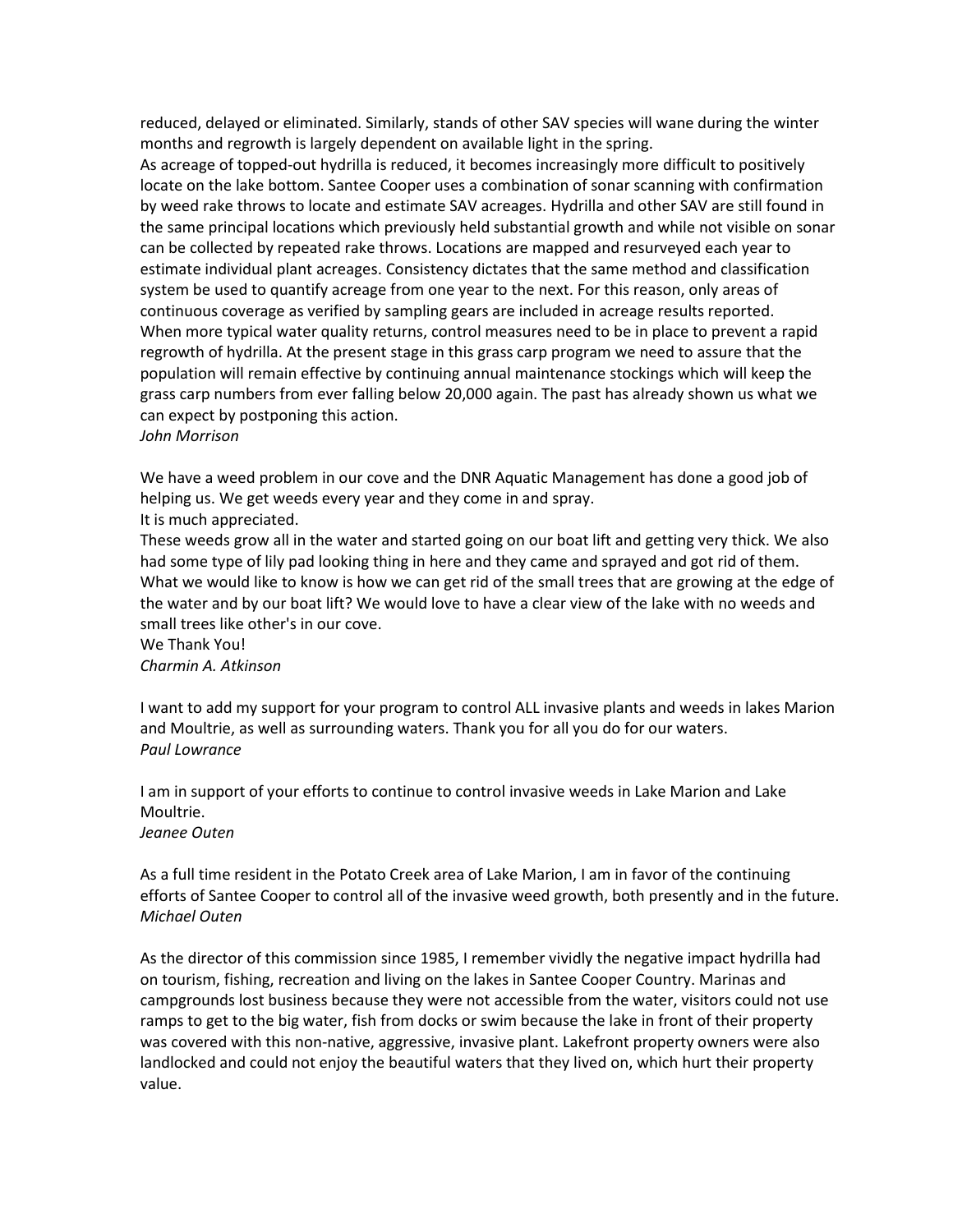This commission was a strong supporter of the first stockings of the sterile grass carp, which, began to control the plant. After the initial stockings we continued to support Santee Cooper and DNR's efforts to keep the hydrilla in check. As we all know, we will never rid the system of this plaque, but with spraying and the sterile grass carp we have been able to keep it in check.

There are other ways to create habitat for fish. Our habitat enhancement project is one example. This commission, Santee Cooper PSA and DNR are working together and in the process of placing concrete culverts and catch basins on the 33 attractors located on lakes Marion and Moultrie. To date, over 1,000 tons of materials have been placed at eight sites. Good reports are coming in saying the sites are working.

Please continue the stocking program so that boaters, fishermen, residents and visitors can enjoy this wonderful resource.

*Mary Shriner, Executive Director Santee Cooper Country*

Please do all you can to stop or control the invasive weeds in our lake.....for me it would be Lake Marion....... The Crested White Floating Heart is still a big problem, and is getting worse. Clemson has not put it on the invasive weed list yet!!!Keep pushing!!!! It's time for more Carp to continue the fight against Hydrilla ......Thank you *Betty Cozart*

I want to express my support for the 2105 Aquatic Plant Management Plan. I never want to see Lake Marion covered with hydrilla again. I know some fishermen and duck hunters are calling for a regrowth of hydrilla and what they call "native vegetation" and I don't claim to be a professional but I do know that it only takes a few weeks for hydrilla to over -grow in an area and that it spreads easily. I am all for native vegetation and i believe it is important to control hydrilla with maintenance stocking of sterile carp. Some point to economic impact of plant management on Lake Marion...obviously they do not know the impact of hydrilla! When the only way to get a boat out into the lake is through a channel broken up by previous boats is not beneficial to anyone. Not businesses, not home owners, not lakeside restaurants or marinas and certainly not the production of power.

# *Debra Gleaton*

I'm writing to thank you for the work you have done on the aquatic nuisance species program. I remember when the hydrilla was so bad our children could not swim in front of our home. Now we have water hyacinth and floating crested heart but I have confident in you and Larry McCord that you will do a good job controlling this problem. Again thank you for the work that has been done and if we can be of help to you or Larry McCord at Santee Cooper please let me know. *Carl Cagle*

Restock the lake system add more if need be. Just keep the Hydrilla out of Santee. I am a home owner, and fisherman on Santee. I see no need for that wild weed to propagate in our lakes! *Devlin Curl*

Regarding controlling the hydrilla in Lake Marion, I am in favor of the 2015 Aquatic Plant Management Plan. Thank you. *John Buchko, Kathy Buchko*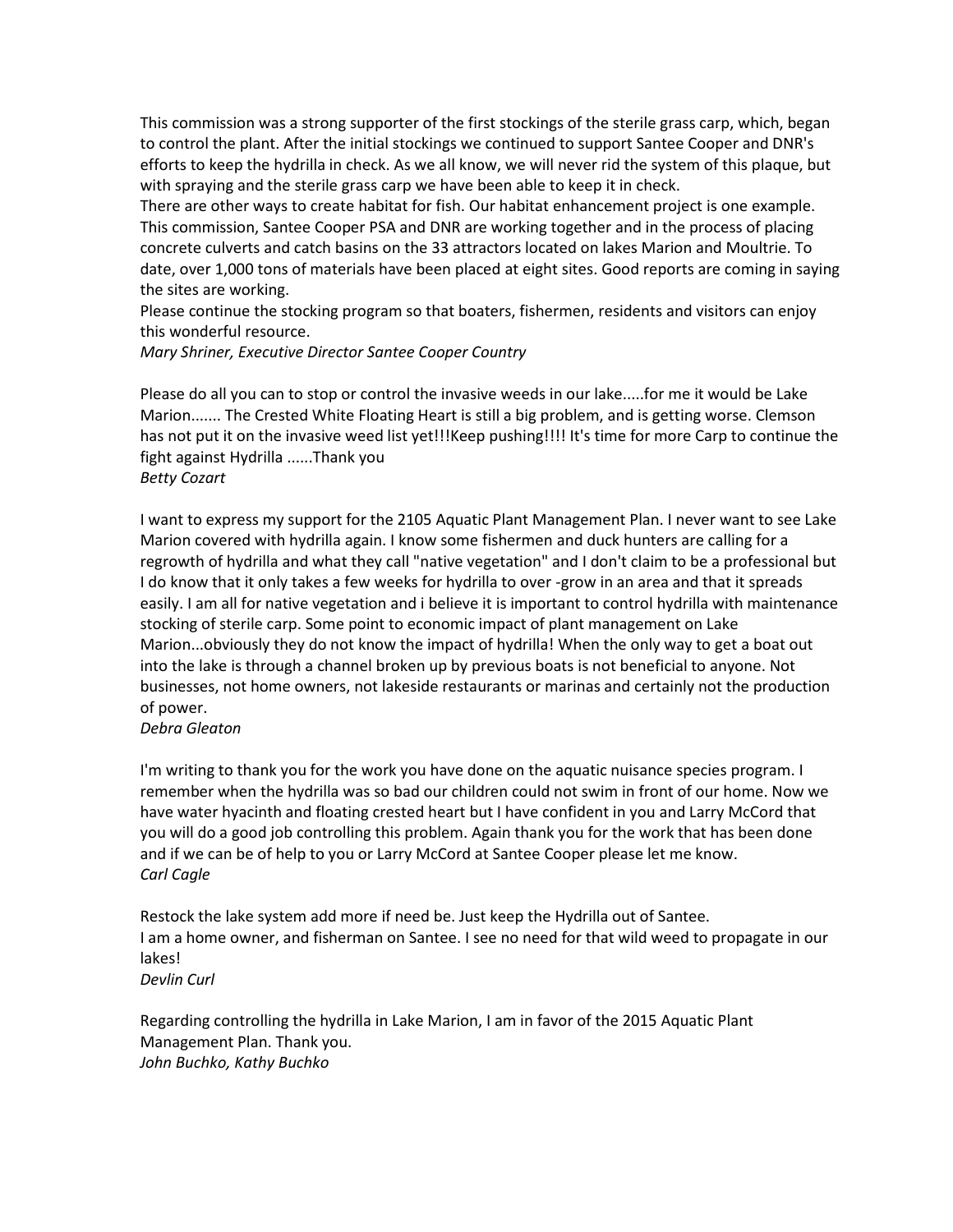I would like to go on record as supporting the use of grass carp as part of the plan to control invasive weeds in Lake Marion and aquatic management. History has shown that when grass carp has not been added to the lake as part of the plan, the plants end up winning and hurting the Lake. Please make this part of the plan for Lake Marion. Thank you. *Doug Blesie*

I am in favor of the 2015 aquatic plant management plan. Thank you. *Angela Williams* 

I am in favor of the 2015 Aquatic Plant Management Plan. Thank you. *Charley Schmidt* 

I am IN FAVOR of the 2015 Aquatic Plant Management Plan. *Lesley Dykes* 

As a homeowner on the shores of Lake Marion and an avid boater, I fully support the 2015 Aquatic Plant Management Plan in it's entirety. My boating and water quality focus is primarily Lakes Marion and Moultrie. Regardless, I am confident those who've put the current plan together have taken the necessary steps to protect native plants as well as animal and fish natural resources as they seek to meet their objectives and rid our state waters of invasive weeds.

I've seen firsthand the effects of hydrilla out of control. Currently, it seems well managed and not a major problem in Lake Marion. Annual stocking of sterile grass carp is a necessity to keep it that way. When you consider it can take up to two years to see any noticeable effect of the introduction of grass carp, it's important to have that regular release to prevent hydrilla from spreading and gaining an advantage. Keep stocking our lakes with grass carp!

Crested Floating Heart and Water Hyacinth seem to be the next most serious noxious weeds we have. Their growth over the past few years has been very noticeable. The Crested Floating Heart takes over beaches and other shallow water areas close to shore preventing the use of the lake for many recreational activities. The Water Hyacinth can consume swimming areas, boat ramps, marinas and residential shorelines. Lack of pristine waters in which to swim, boat and fish keeps tourists away and their dollars from the coffers of local businesses. I fully support the application of herbicides to control these invasive weeds. SCDNR and the SC Aquatic Plant Management Council have my confidence and full support of their 2015 Aquatic Plant Management Plan. Keep up the good work.

*Dale F. Cozart*

I am in favor of the 2015 Aquatic Management Plan. *Robin Rolland*

I have the honor of being president of the Goat island boat club this year. We as a club have been supportive of the plan for some time. As in past years I stand in full support of this years plan. We would like to thank the SCDNR, Santee Cooper and all others involved in keeping our Lake system healthy.

*Bob Miller* 

I have reviewed the plan and I am fully in support of it. Thank you for the time and effort put into keeping our Lake system healthy. *Jennifer Miller*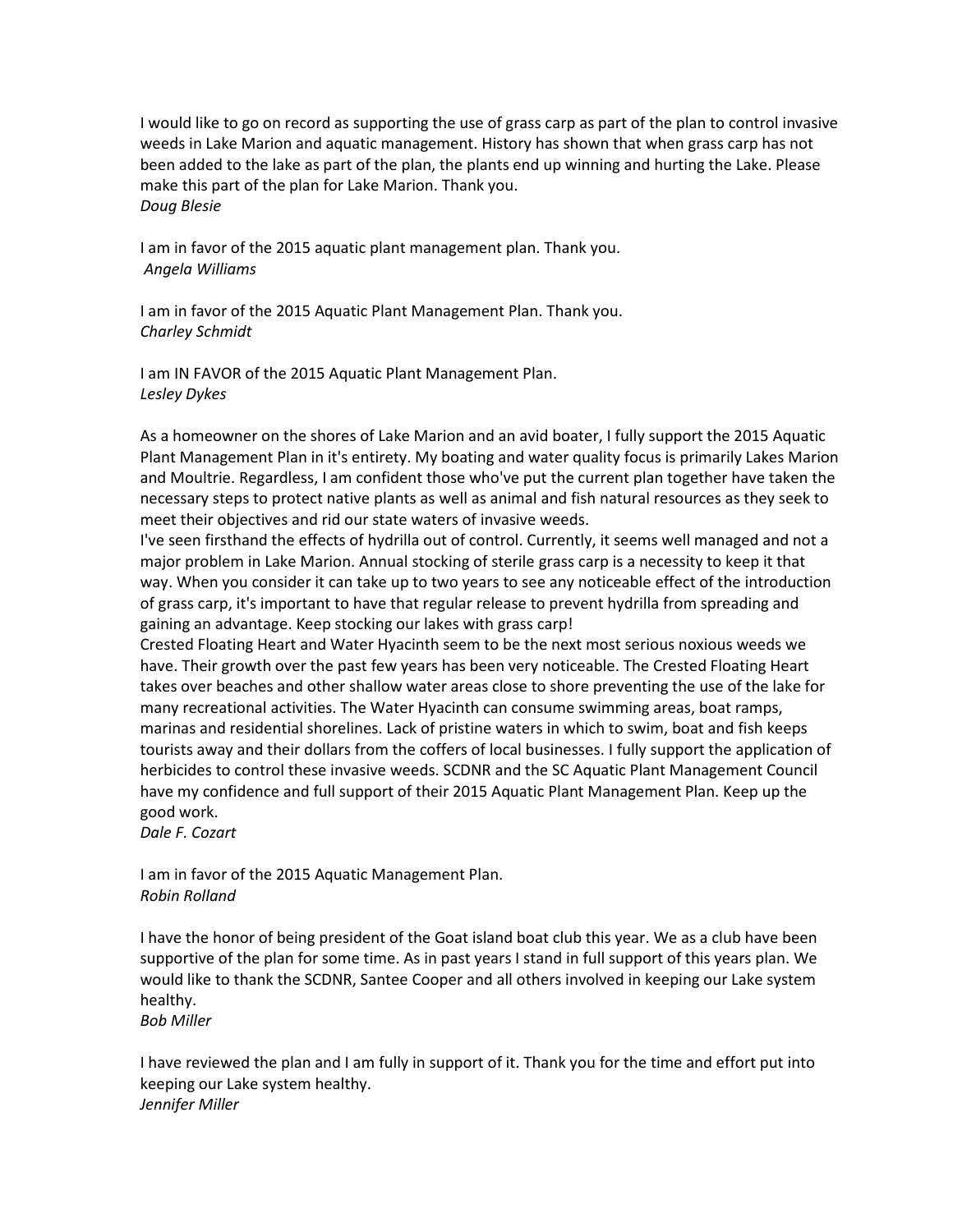As a fifteen (15) year resident of the Lake Marion area and a member of the Goat Island Boat Club, I feel I must express my appreciation to you, the SCDNR, and Mr. Larry McCord of Santee Cooper for your continued efforts to control the spread of invasive and nuisance weeds that reside in our beautiful lake. Having said that, please count me as a supporter of the DNR 2015 SC Aquatic Plant Management Plan. I firmly believe the plan always has and continues to strike a balance between the needs of both fisherman and recreational boaters. *Hal White*

As a property owner and frequent user of the Santee Cooper lakes I am in full support of the 2015 S.C. Aquatic Plant Management Plan as outlined in the draft. I have personally experienced the results of not controlling these types of plants when Lake Marion was rendered essentially unusable because of hydrilla in years past. Currently we are under attack from Crested Floating Heart, which appears to be more aggressive and harder to control. Respectfully submitted, *E. V. Gleaton*

Dear sirs: I agree with your 2015 plan for controlling the weeds in Lake Marion,and appreciate the past years service you have provided, The hydrilla,and floating heart seem to be under control now, not completely gone but manageable . Thank you. *Michael Palladino* 

Please continue your efforts in controlling invasive weeds in our lake systems here in Soouth Carolina. I am in complete agreement with the proposed 2015 management plan. *Jeannette Palladino* 

I think a vigorous effort should be made to control or eradicate invasive plant species. Since this lake produces a LOT OF ELECTRICITY, the utilities who use this water to generate power should bear the greatest financial burden of this effort. Requiring local communities to pay a fixed percentage is VERY unfair to residents of very poor counties such as Clarendon. If local areas must be taxed, base the tax on the per capita income as reported by the US Census bureau. *John McCarthy*

Yes, I am in favor of managing the Aquatic plant growing in our lakes. I hope this will be resolved soon, for summer is just around the corner and I want my family and friends to be able to enjoy our beautiful lake.

## *Tina Swetnam*

The Santee National Wildlife Refuge (NWR) would like to express support for the 2015 South Carolina Aquatic Plant Management Plan developed by the SC Aquatic Plant Management Council and SCDNR. The plan is consistent with U. S. Fish and Wildlife Service (Service) policy on control and removal of exotic invasive organisms that have harmful impacts on aquatic natural resources and on the human use of these resources. Additionally, the plan is consistent with the Santee NWR Comprehensive Conservation Plan goals and objectives. The occurrence and spread of exotic, invasive, and nuisance plant and animal species has been identified by Service staff and intergovernmental partners as one of the priority management issues facing Santee NWR. We support approval of the 2015 SC Aquatic Plant Management Plan to enhance the biological integrity, desirable native vegetation, compatible public uses and control of undesirable, aquatic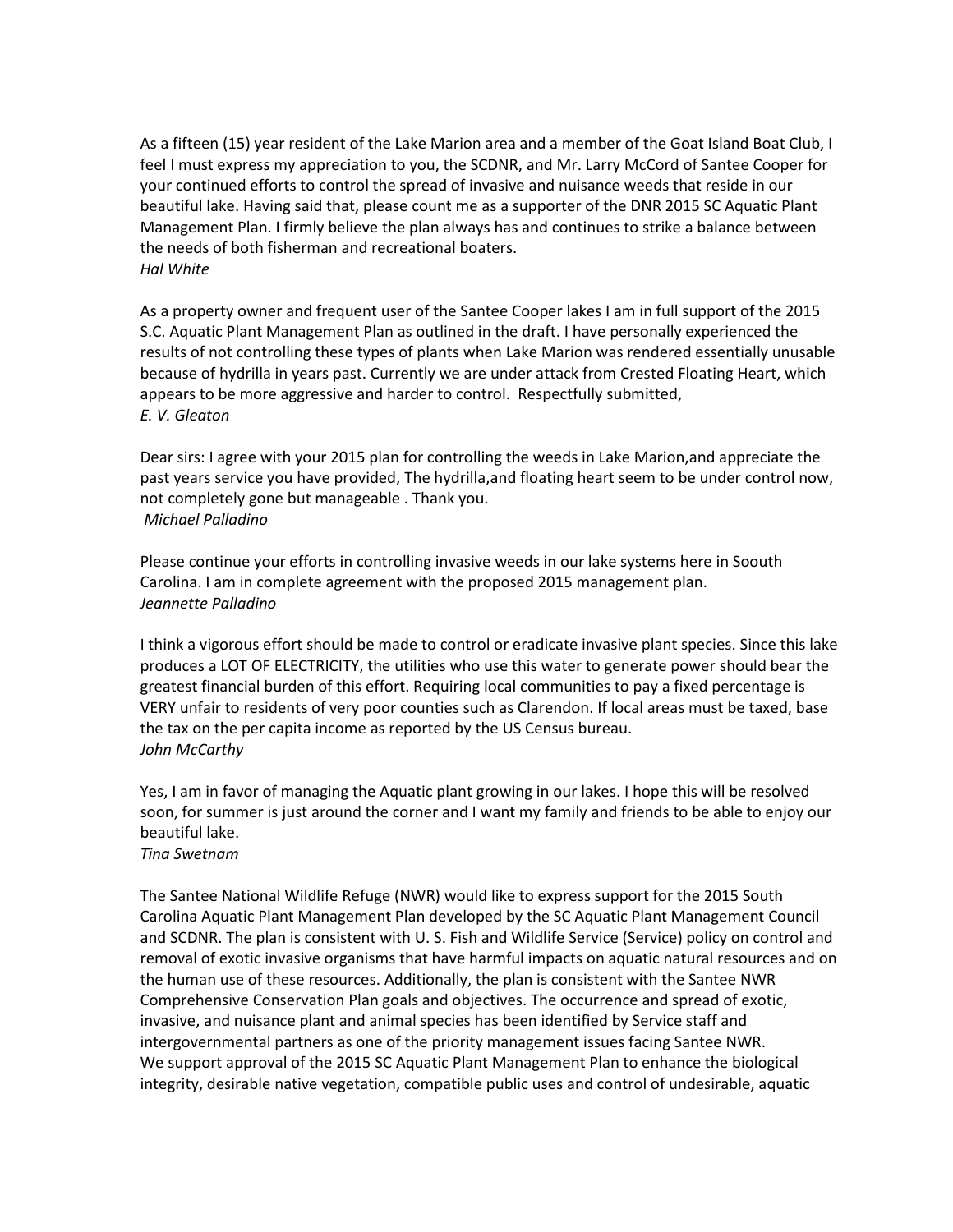invasive species on the refuge and contiguous ecosystems. *Sarah Dawsey, Wildlife Refuge Manager, Cape Romain National Wildlife Refuge*

# **Summary of Public Comments, Responses, and Plan Modifications to the Draft 2014 South Carolina Aquatic Plant Management Plan**

#### **Santee Cooper Lakes**

14 Comments

**Comments**

**Opposed:**

## **Supported:**

As a member of the Goat Island boat Club, I am very interested in health of our lake system. I am in favor of the plan as written. Thank you for your time and commitment. Sincerely, Jennifer Conlin Miller H. Robert Miller Jennifer Miller [jconmil@gmail.com]

I am in total support of DNR's actions to control the invasive weeds choking out the shoreline of our lake. I remember the terrible Hydrilla problem many years ago and now we have it and Floating Crested Heart choking out many of the coves on the lake. As a sportsman that has enjoyed hunting and fishing on both lakes I hope that DNR can find a solution to control the invasive weeds as well as support the fishing and wildlife habitat. Jerry McCown McCown, William J (Jerry) [William.McCown@workflowone.com]

First off, thanks to the Aquatic Plant Management Council for the outstanding work you do trying to rid our lakes of invasive weeds. My one comment on the Aquatic Plan Management Plan as posted on your web site is that I prefer that you develop a more robust annual maintenance stocking plan for triploid grass carp in the Santee Cooper Lakes to eliminate the spikes in hydrilla growth when the grass carp numbers in the lakes decline. Suspending the stocking of grass carp because the current level of hydrilla has declined will only put the lakes in another period of hydrilla growth the Council will have to face in the future.

Looking at Appendix G, Summary of Plant Control Expenditures:

- 1989 stocked 100,000 grass carp in Lake Marion
- 1990 stocked 100,000 grass carp in Lake Marion
- 1991 third stocking of grass carp
- 1992 reported widespread control of hydrillia in Lake Marion
- 1993 reported control over 9000 acres of hydrillia in Lake Marion
- 1994 stocked 150,000 grass carp in Lake Moultrie
- 1995 stocked 91,000 grass carp in Santee Cooper Lakes
- 1996 reported hydrillia declined by 80%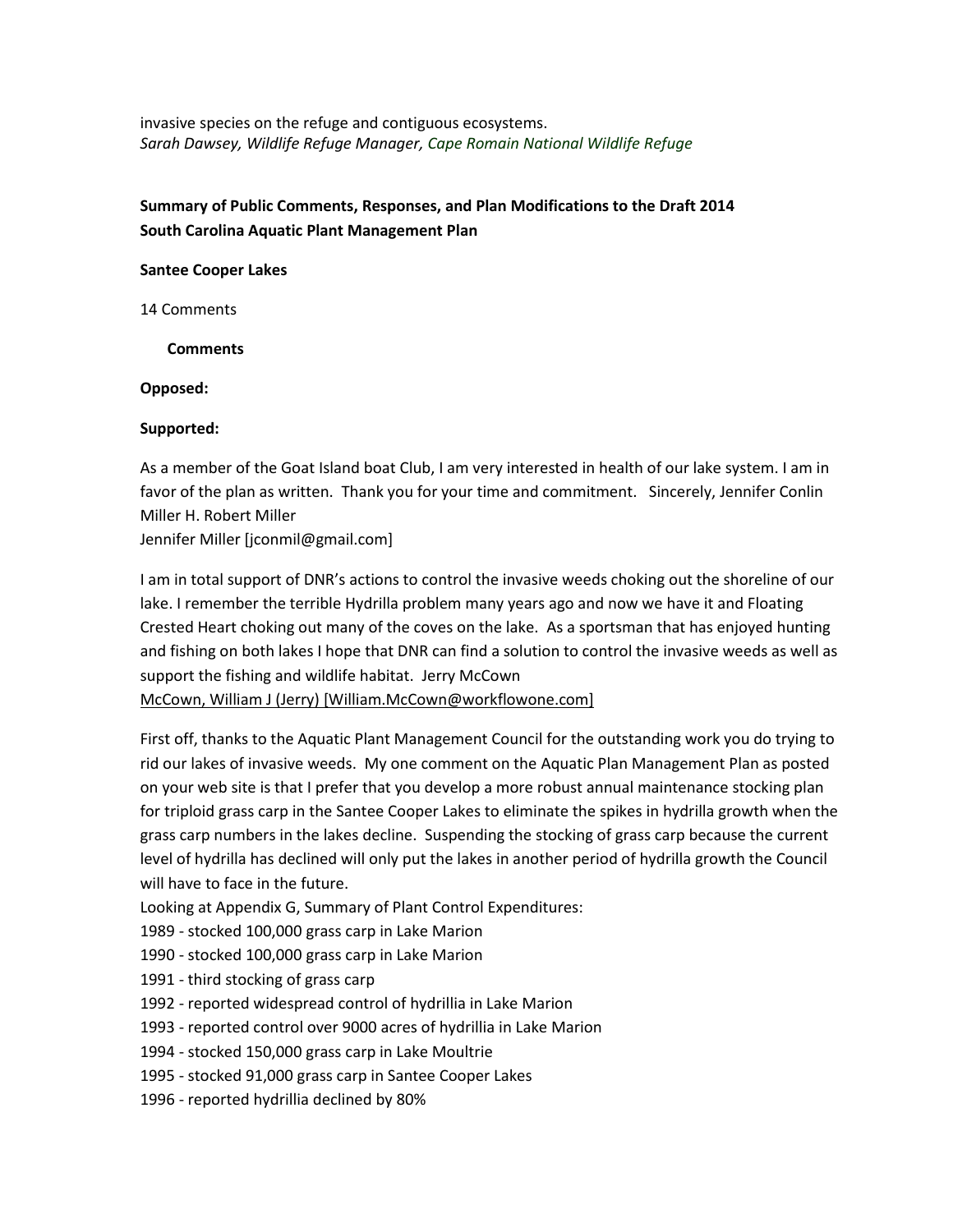1997 - 2005 reported widespread control of hydrillia, no mention of additional stocking, assume there was none

2006 - growth of hydrilla indicates additional stocking of grass carp would be required

2007 - maintenance stocking of 2620 grass carp in Santee Cooper Lakes

2008 - reported hydrilla rebounded across the state and maintenance restocking of grass carp would be reconsidered

2009 - maintenance stocking of grass carp in Santee Cooper Lakes

2010 - maintenance stocking of grass carp in Santee Cooper Lakes

2011 - reported hydrilla growth increased by 160%, forced to forego maintenance stocking of grass carp for an adaptive management strategy, 109,000 grass carp to be stocked

2012 - reported hydrilla increased to 7210 acres

2013 - reported hydrilla acreage down to 1100 acres

Clearly this shows the positive effects of stocking large numbers of grass carp to effectively control hydrilla. Just as apparent is the rapid growth of hydrilla once there are insufficient grass carp in the lakes to maintain control of the invasive weed. I believe a robust annual maintenance stocking plan is the correct path to follow, but there must be sufficient fish added each year to keep the numbers in the lakes at a level to control or eradicate the hydrilla altogether. Not adding any fish or an insufficient number is surely a recipe for aggressive hydrilla growth.

Thanks for allowing me to comment on your plan. Other than my one concern over suspending the grass carp stocking plan for the Santee Cooper Lakes, you have my full support.

Dale Cozart 306 Broad River Drive Santee, SC 29142 843 697-2103 Dale Cozart [cozartd@gmail.com]

I am submitting this comment to ask that you pay particular attention to the coves and inlets south of the I-95 Bridge. In the DRAFT 2014 SOUTH CAROLINA AQUATIC PLANT MANAGEMENT PLAN regarding Lake Marion (Calhoun, Clarendon, Orangeburg, Berkeley, and Sumter Counties), Water Hyacinth is identified as a problem plant species. The stated goal in the plan is to "Reduce water hyacinth populations throughout the lakes to enhance boating, fishing, hunting, public access and prevent spread to other areas of the lake."

Unfortunately, the plan states that there are approximately 4000 acres of Water Hyacinth throughout the lake, but *"mostly in the upper lake area above I-95 Bridge."* There may be a lot of Water Hyacinth north of the I-95 Bridge, but there is also a great deal below the Bridge in coves and inlets that are choking the ability of residents and visitors alike from access to Lake Marion.

The plan states that Water Hyacinth treatments will be considered a *high priority to minimize spread to other areas of the lake system*. I would especially like to emphasize this point – Water Hyacinth does travel by wind and currents to infest coves and inlets south of the I-95 Bridge and must be vigorously treated and to prevent its continuing expansion.

Thank you for soliciting comments – please listen! Mike Kirk Santee, S.C. Michael Kirk [mkk@att.net]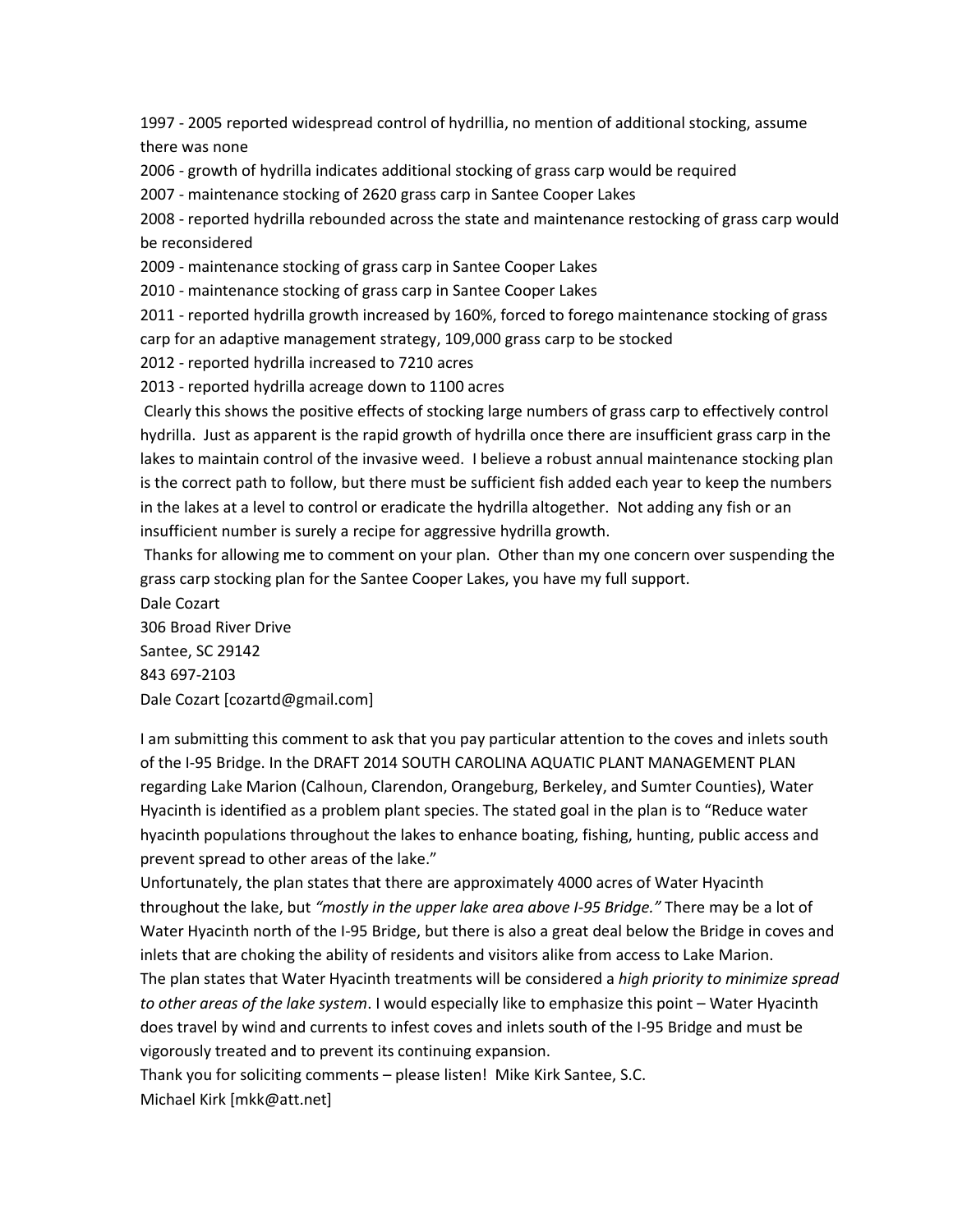I, Sandra J. Rolland, President of the Goat Island Boat Club, am in total support of this program, I want what's best for our waters, and safety for our boats, swimmers etc, please, please keep up what you are, and have been doing, in the past!! I'am in total Support!! Thank You, for hearing me out! Sandra J. Rolland Robin Rolland [rjroll@bellsouth.net]

Thank you to everyone involved in the making of the Aquatic Plant Management Plan for 2014. All of your hard work is greatly appreciated. My one concern is the decision to temporarily suspend the stocking of triploid carp in Santee Cooper Lakes. I have witnessed the rapid growth of hydrilla in the past and I do not want to see that happen again. I'm concerned that we may find ourselves in a position of playing 'catch up'. With that being said, I have faith that the very knowledgeable staff of SCDNR and Santee Cooper will diligently monitor for a resurgence of hydrilla and will respond with herbicides and a restocking of triploid carp. Again, thank you all for all your hard work. Debra Gleaton 1043 Autumn Lane Summerton, SC 29148 Debra Gleaton [dgleaton@ftc-i.net]

As a home owner living on lake Marion, I have always supported the control of non-native weeds in our lake and always will. I am 66 years old and since I can remember the highlight of my earlier years was looking forward to getting away and going fishing for bream on lake Marion. Just the thought of fishing for these fighters (and other species), and the over all beauty of this lake was the main reason I retired here. In 1998 when I did retire here, I started to realize the problems of home owners living on the lake concerning these unwelcomed non-native weeds. For such a long time, you could not even pull your boat (or recreational vehicle) up to your on dock. Boat landings were closed because of the weed hydrilla. As I have stated, I very much support the efforts of DNR in controlling these aquatic plants that do not belong on our lake. Winston Hinds Proud member of Goat Island Boat Club [MarleHin@aol.com](mailto:MarleHin@aol.com)

I'm writing to thank you for the work you have done on the invasive weed program and pledge my support for the future. Please do not hesitate to call on me or the Goat Island Boat Club for support. Thank you again for the work you have done.

Carl Cagle 1321 Holland Rd. Summerton, SC 29148 [carlmcagle@FTC-I.NET](mailto:carlmcagle@FTC-I.NET)

I fully support the 2014 S.C. Aquatic Plant Management Plan. Eddie V. Gleaton, Jr. 1043 Autumn Lane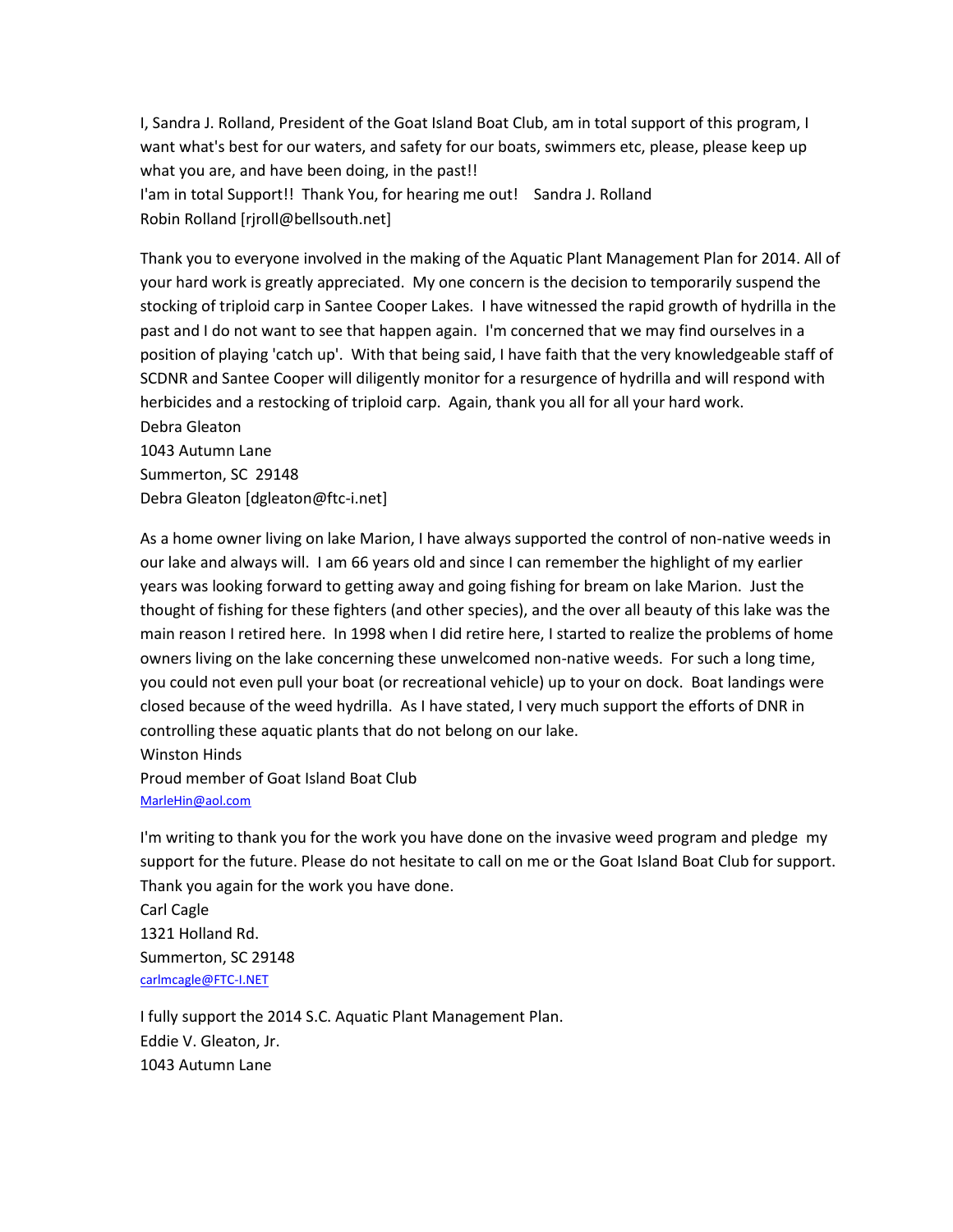Summerton, SC 29148 Eddie Gleaton [manningit@cityofmanning.org]

As residents who live on the lake and enjoy all recreational activities the lake has to offer, we support all efforts to control the invasive weeds. The weeds often severely detract from the recreational value of the lake. It is disturbing that in recent years, new species have appeared that require constant and expensive defensive measures. We think the cost is necessary to preserve this valuable resource.

Thank you for your assistance in this matter, William and Wanda Johnson **[wanda@whjohnsonlaw.com](mailto:wanda@whjohnsonlaw.com)**

Re: 2014 South Carolina Aquatic Plant Management Plan

The Santee National Wildlife Refuge (NWR) would like to express support for the 2014 South Carolina Aquatic Plant Management Plan developed by the SC Aquatic Plant Management Council and SCDNR. The plan is consistent with U. S. Fish and Wildlife Service (Service) policy on control and removal of exotic, invasive organisms that have harmful impacts on aquatic natural resources and on the human use of these resources. Additionally, the plan is consistent with the Santee NWR Comprehensive Conservation Plan goals and objectives. The occurrence and spread of exotic, invasive, and nuisance plant and animal species has been identified by Service staff and intergovernmental partners as one of the priority management issues facing Santee NWR. We support your efforts to enhance the biological integrity, desirable native vegetation, compatible public uses, and control of aquatic invasive species on the refuge and contiguous ecosystems. Thank you for the opportunity to comment. Sincerely, Marc Epstein, Refuge Manager U. S. Fish and Wildlife Service Santee National Wildlife Refuge 2125 Fort Watson Road

Summerton, SC 29148

<http://www.fws.gov/santee/> - [marc\\_epstein@fws.gov](mailto:marc_epstein@fws.gov)

As a fourteen (14) year resident of the Lake Marion area and a member of the Goat Island Boat Club, I feel I must express my appreciation to you, the SCDNR, and Mr. Larry McCord of Santee Cooper for your continued efforts to control the spread of invasive and nuisance weeds that reside in our beautiful lake. Having said that, please count me as a supporter of the DNR 2014 SC Aquatic Plant Management Plan. I firmly believe the plan always has and continues to strike a balance between the needs of both fisherman and recreational boaters.

Hal White 1021 Carving Trace Manning S.C. 29102